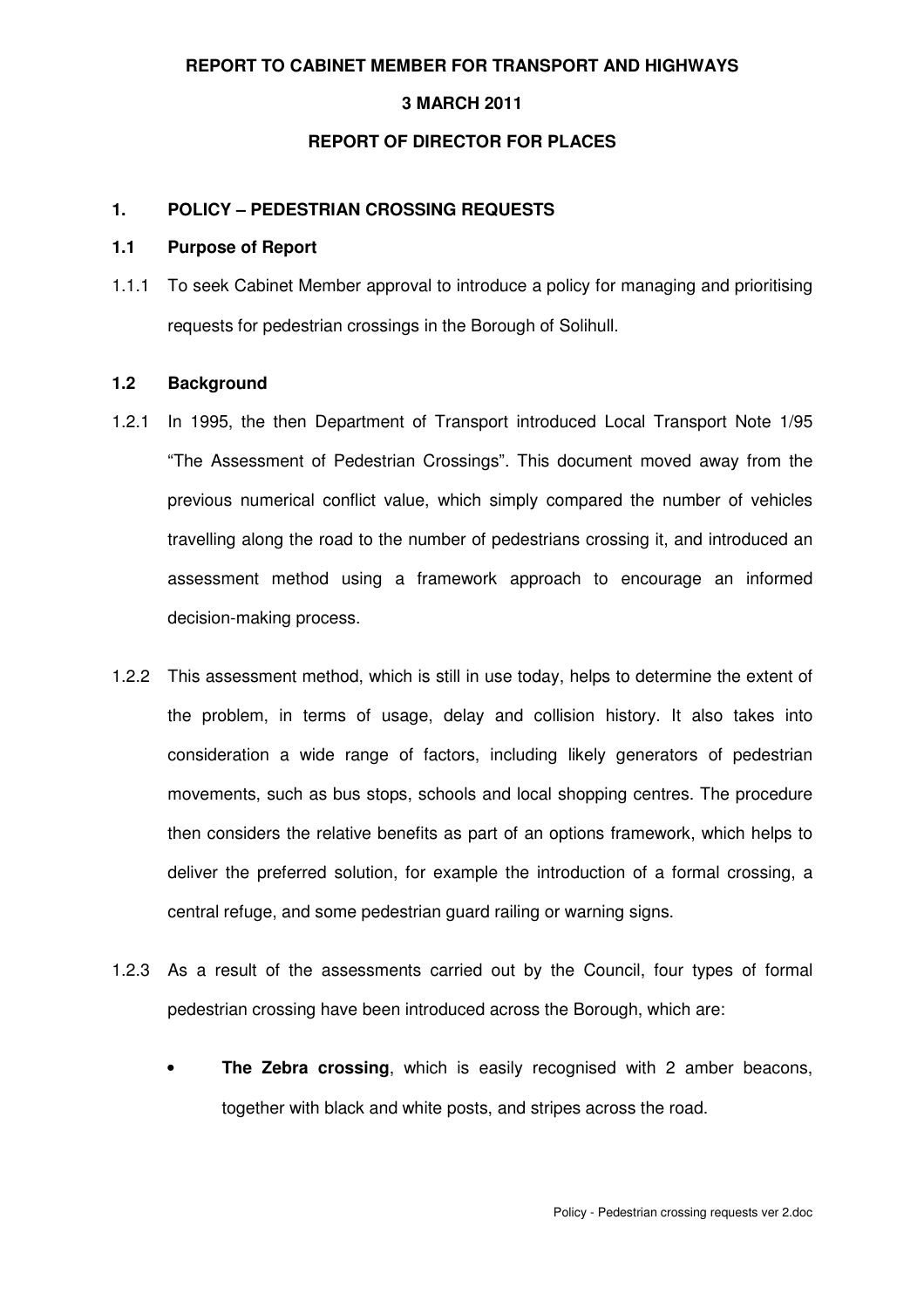- **The Pelican** (Pedestrian Light Controlled) crossing facility, which introduced the flashing amber sequence on the traffic lights,
- **The Puffin** (Pedestrian User Friendly Interface) which uses standard traffic signal sequences, together with improved detection equipment to monitor pedestrian activity and reduce delay to traffic, and
- **The Toucan** (Two types of users can cross) crossing, which also allows a cyclist to ride across the road at the same time as a pedestrian. This type of crossing facility can be either in the Pelican or Puffin format.
- 1.2.4 At the present time there are 54 Zebra crossings, 59 Pelican crossings, 5 Puffin crossings and 13 Toucan crossings on our road. In addition, the Council has also introduced many more minor measures, in terms of central refuges, footway crossing points, and warning signs, all which help pedestrian movements along the highway network.
- 1.2.5 Statutory Instrument 1997 No. 2400 " The Zebra, Pelican, and Puffin Regulations and General Directions 1997", sets out the layout and design criteria, including visibility standards to be achieved when considering the provision of a formal pedestrian crossing facility.
- 1.2.6 With diminishing resources and continued requests for new pedestrian crossings, it is considered an appropriate time to introduce a policy to support the decision making process, when dealing with the 10 to 15 requests received each year.

## 1.3 **Matters for Consideration**

### **The Pedestrian Crossing Policy**

1.3.1 The recent reduction in funding, available through the Local Transport Plan, for Highway Improvement projects, including the provision of new pedestrian crossings, focuses the need to consider new ways of managing such requests.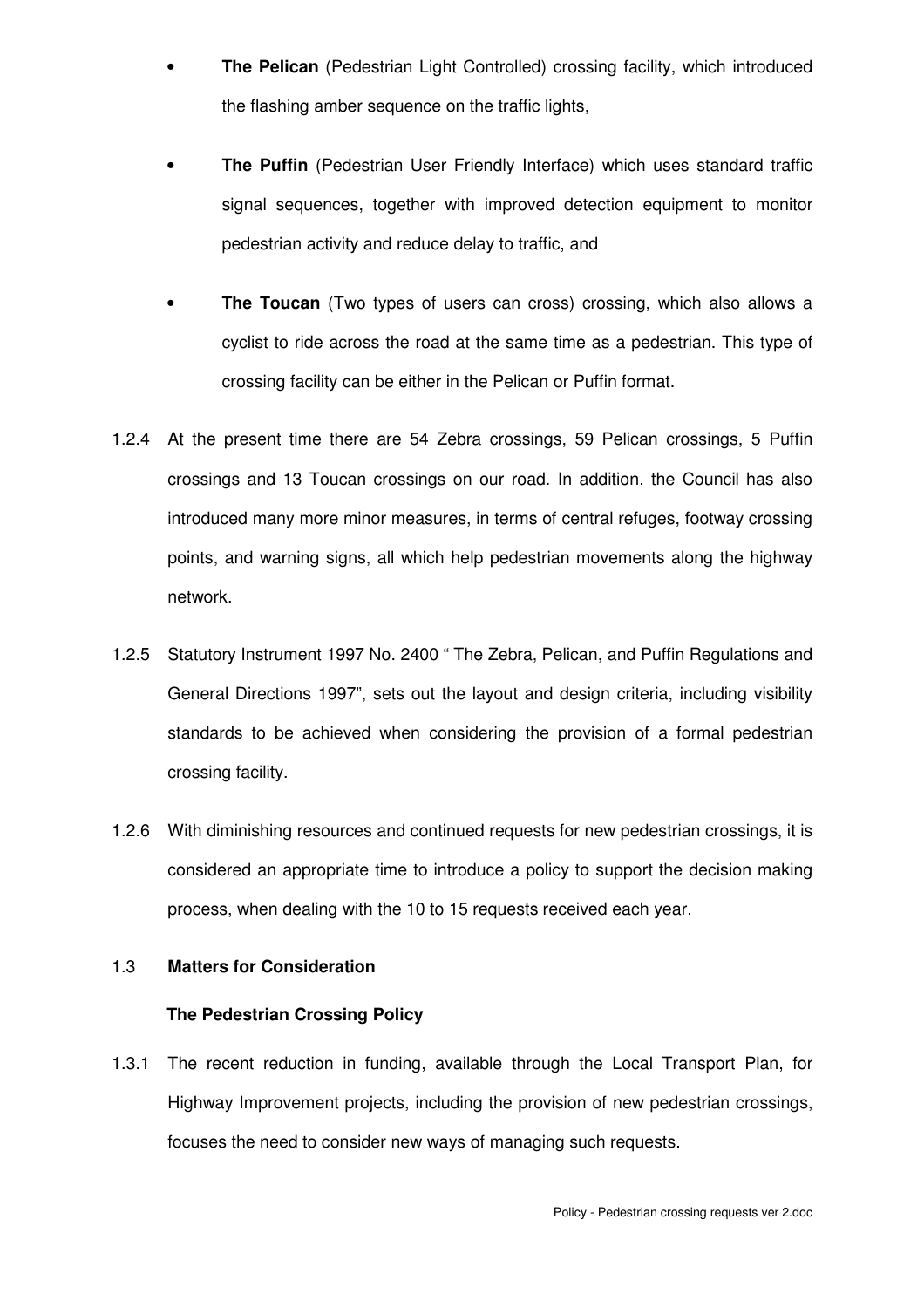- 1.3.2 To ensure that the limited resources available for this type of project are used efficiently and effectively, it is recommended that all requests for new pedestrian crossing facilities should be taken through an assessment process. This will ensure that future projects are aligned with both Council and the Local Transport Plan priorities.
- 1.3.3 A suggested format for a register of requests for new pedestrian crossings has been developed and is set out in Appendix A. To ensure that open and consistent decisions are made and available to the public it is recommended that the register should be reported to Cabinet Member annually, at the December Transport and Highways decision-making session.
- 1.3.4 The need for new pedestrian crossings can be identified in a number of different ways. Generally, requests come from individual residents, local representative groups and Local Ward Members. However, the need for a new pedestrian crossing can also be identified as part of private development project approved through the planning process and other changes to the highway network such as those promoted through the Council's Safer Routes to Schools initiative.
- 1.3.5 Due to a lack of clear guidance and / or a policy covering this subject, not all pedestrian crossings have gone through a formal assessment process in the past. It is therefore recommended, as a matter of policy, that in the future all potential pedestrian crossing facilities must be taken through the assessment process outlined below.

## **The Pedestrian Crossing Assessment Process**

1.3.6 The assessment process has been developed taking account of the need to provide a fair assessment and at the same time, deliver a value for money service. It is there suggested that the following process should be adopted: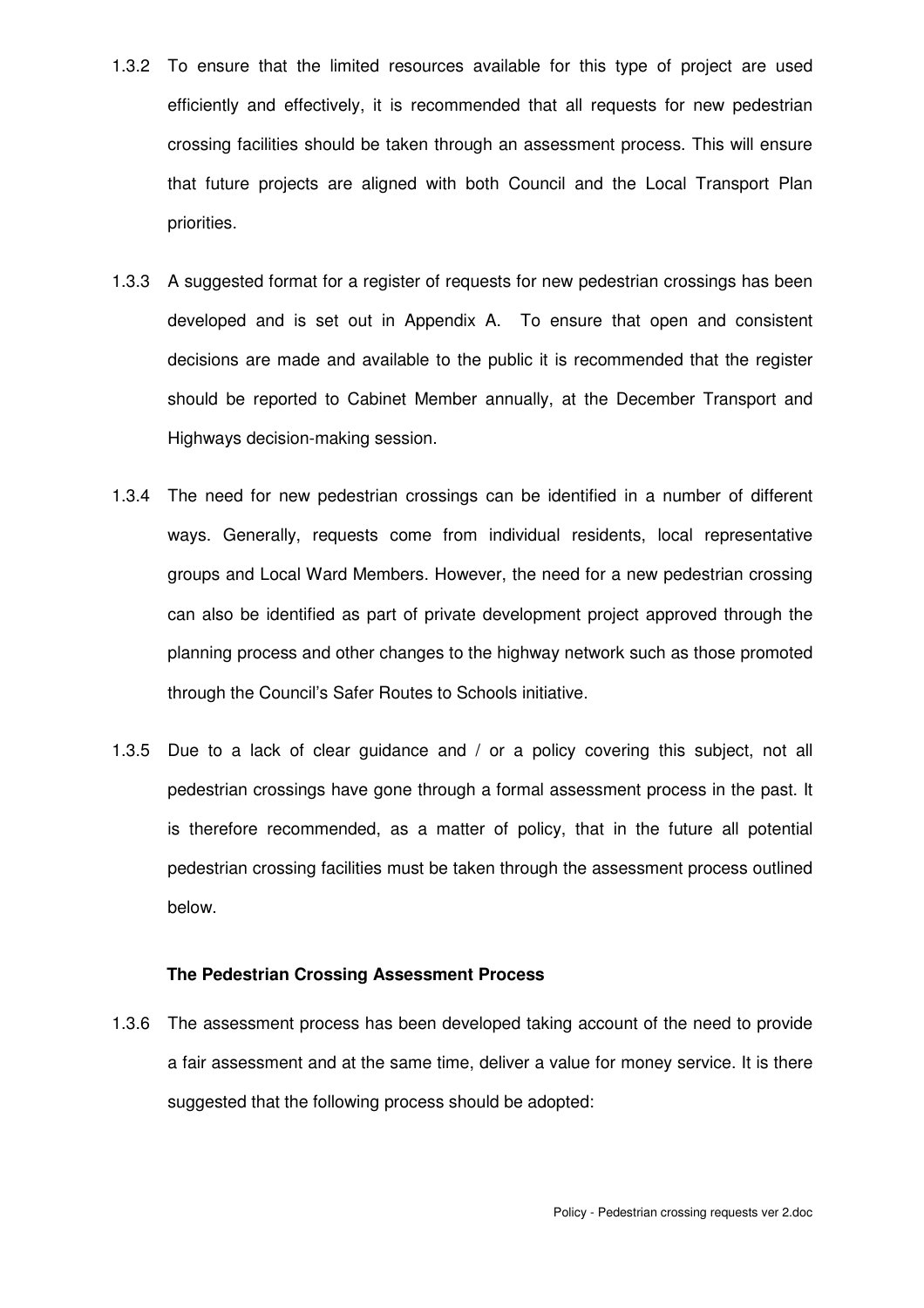- All requests should be recorded and progress monitored on a Pedestrian Crossing request database. Applicant to be formerly advised of the process and timescales.
- **Phase 1**: Initial assessment carried out to ascertain whether there are physical constraints that prevent a pedestrian crossing being provided. At this stage, a preliminary appraisal of potential usage and value for money will also be carried out.

The outcome of the Phase 1 assessment process is to be recorded on the Pedestrian Crossing database. Only those requests where there is a positive outcome from Phase 1 will progress through to the Phase 2 assessment.

However, at the Phase 1 stage, the assessment may highlight the need for other minor measures to improve pedestrian safety and these items will be delivered through the resources available from the Highway Efficiency Measures allocation within the Local Transport Plan. Typical examples may include new warning signs, additional pedestrian guard railing or markings.

- **Phase 2:** Carry out a full pedestrian crossing assessment in accordance with the advice contained in the Department for Transport's Local Transport Note 1/95 "The Assessment of Pedestrian Crossings" to determine whether the provision of a crossing facility is justified and if so, the potential solution(s).
- **Monitoring:** Update the Pedestrian Crossing request database upon completion of Phase 2 assessments and report progress annually to the Transport and Highways Cabinet decision making session in December.
- 1.3.7 Appendix A contains the suggested format for the proposed Pedestrian Crossing request monitor. This document also indicates those locations where the introduction of a crossing facility is currently approved, but awaiting funding, together with those locations currently under review.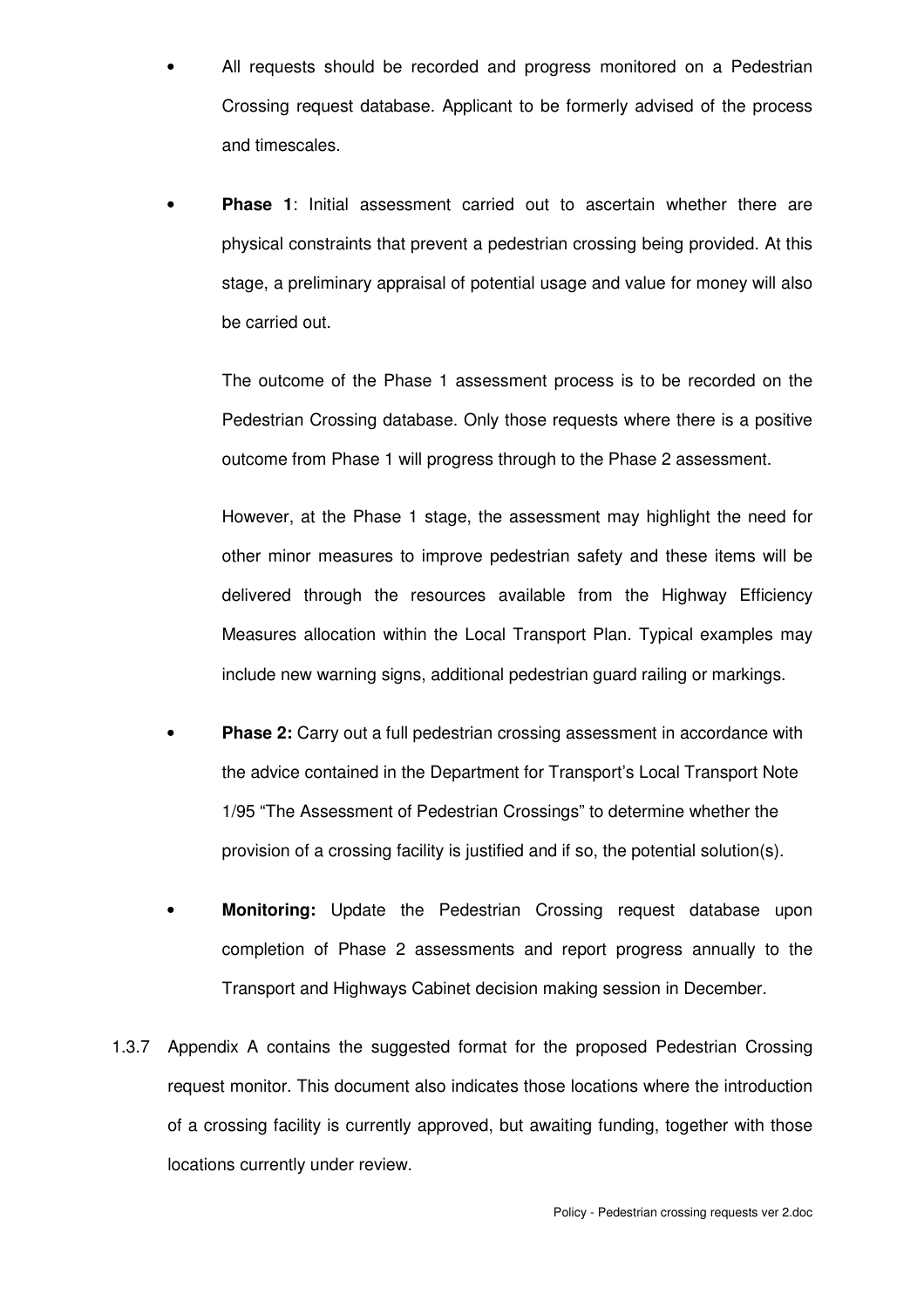1.3.8 Any potential pedestrian crossing schemes that are identified by the Phase 2 assessment process will then move forward to be prioritised and compete for funding in accordance with the Local Transport Plan Prioritisation Framework, which was agreed at the 20th January 2011 Cabinet Decision Session.

## **1.4 Financial Implications**

- 1.4.1 The cost to undertake Phase 1 of the pedestrian crossing assessment process is estimated to cost in the region of £500 per request in Officer's time, and if required, a further £700 in traffic survey costs. Officer's time will be funded from the Network Management Team's revenue allocation and the cost of the traffic surveys will be funded from the appropriate Forward Planning element of the Local Transport Plan's Allocation.
- 1.4.2 Based on previous experience, there have been between 6 and 10 Phase 2 full pedestrian crossing assessments carried out per year. The cost to collect and analyse the pedestrian and traffic data, review collision records and undertake site investigation will cost in the region of £2,500 per location. Subject to resources being available, these costs will also be funded through the appropriate Forward Planning element of the Local Transport Plans allocation.
- 1.4.3 The relatively minor cost of delivering any recommendations from the Phase 1 assessment process will be funded from the Highway Efficiency element of the Local Transport Plan.
- 1.4.4 Any Phase 2 assessments, which identify the need for significant schemes, will be the subject of individual reports to Cabinet Member depending at the appropriate stage in the project's detailed design process.

# **1.5 Environmental Implications**

1.5.1 There are no significant environmental implications associated with the introduction of this policy.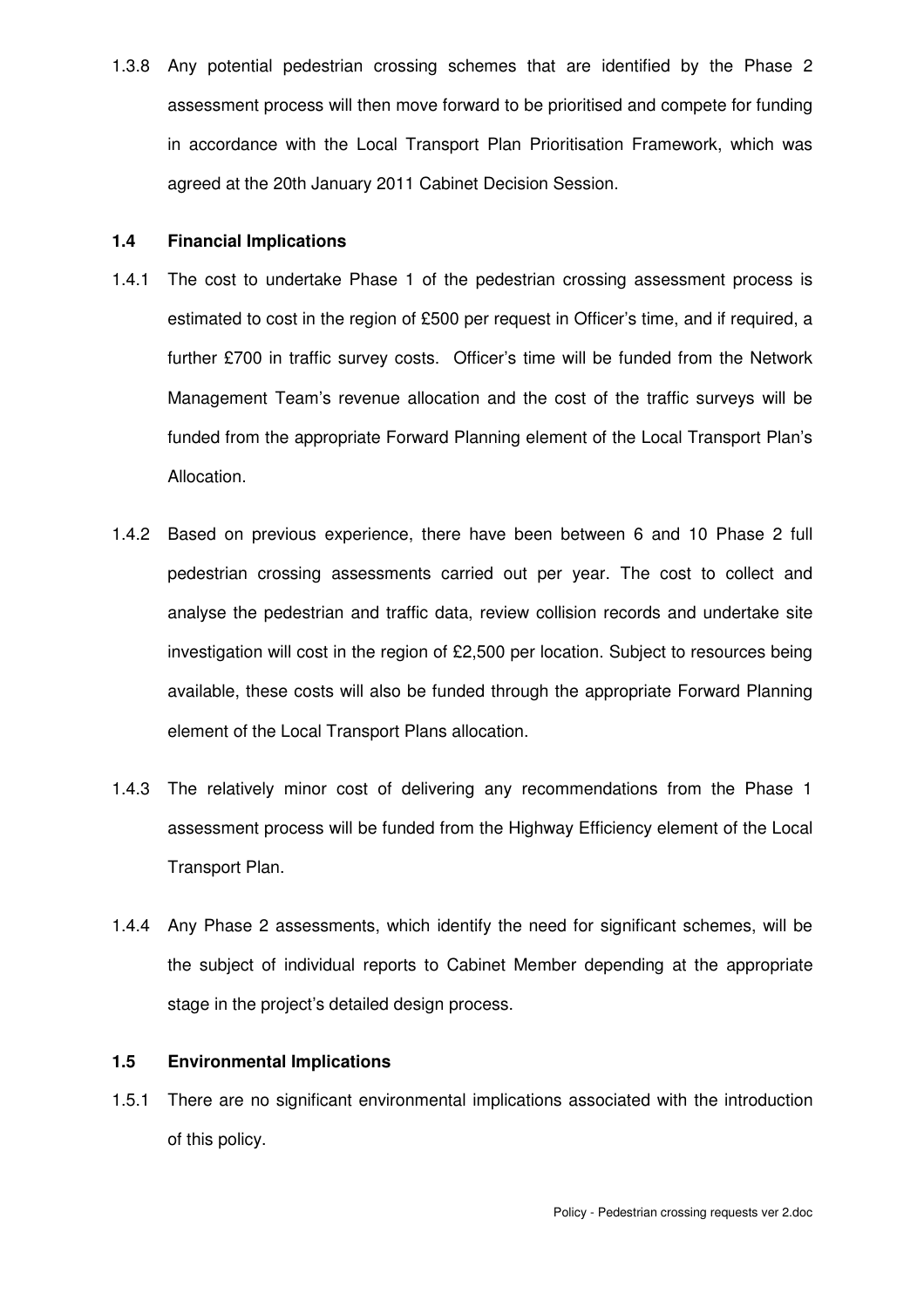1.5.2 However, there will be environmental implications associated with the provision of new pedestrian crossing facilities, which will include introducing new signs; street furniture; coloured high friction surfacing and carriageway markings. The impact of which will be considered as part of the reports that consider the scheme's detailed design.

## **1.6 Community Safety Implications**

- 1.6.1 There are no significant safety implications associated with the introduction of this policy.
- 1.6.2 However, this type of project will be designed to either reduce road safety risk at a particular location, or to reduce the number of collisions that have occurred at a particular location. The safety implications for the local community will also be considered as part of the reports that consider the scheme's detailed design.

# **1.7 Risk Implications**

- 1.7.1 The Corporate Risk Management Approach has been complied with to identify and assess the significant risks associated with this decision / project. This includes (but is not limited to) political, legislation and reputation risks.
- 1.7.2 The Approach is not intended to eliminate all risks and not all the risks identified can be managed all of the time. Also, risks will still exist that have not been identified.
- 1.7.3 However, based on the information provided, it is the officers' opinion that the significant risks have been identified, assessed and arrangements are in place to manage them effectively.
- 1.7.4 This assessment identified that there are no net "red" risks that need to be reported.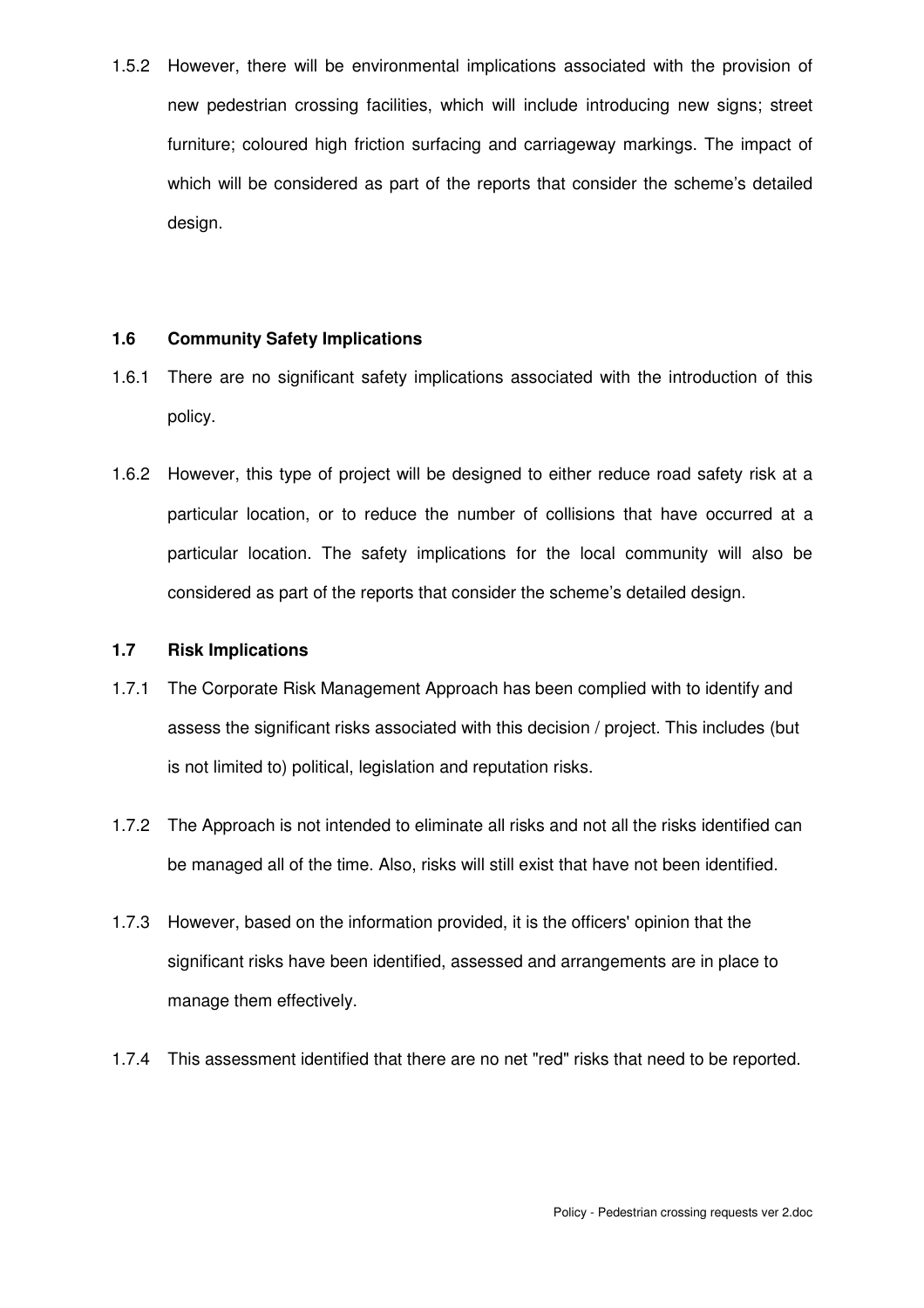## **1.8 Ward Members Views**

1.8.1 Ward Members have not been consulted as part of the preparation of this report. However, Ward Members will be consulted during the development of any detailed proposals arising out of the Phase 2 assessment work.

## **1.9 Consultation Undertaken**

1.9.1 No formal consultation has taken place in the development of this policy.

# **1.10 Positive About People**

1.10.1 The introduction of this policy will help ensure a consistent and transparent approach is applied to requests for new formal pedestrian crossing facilities.

## **1.11 Background Papers**

- 1.11.1 Statutory Instrument 1997 No. 2400 "The Zebra, Pelican, and Puffin Regulations and General Directions 1997, and
- 1.11.2 Department of Transport, Local Transport Note 1/95 "The Assessment of Pedestrian Crossings"

# **FOR DECISION**

Cabinet Member is asked to:

- (i) Agree to introduce a policy that requires all requested and proposed pedestrian crossing facilities should be considered using the recommended assessment process;
- (ii) Approve the two phase assessment process as set out in paragraph 1.3.6;
- (iii) Note the current status with regard to on going pedestrian crossing requests as detailed in Appendix A; and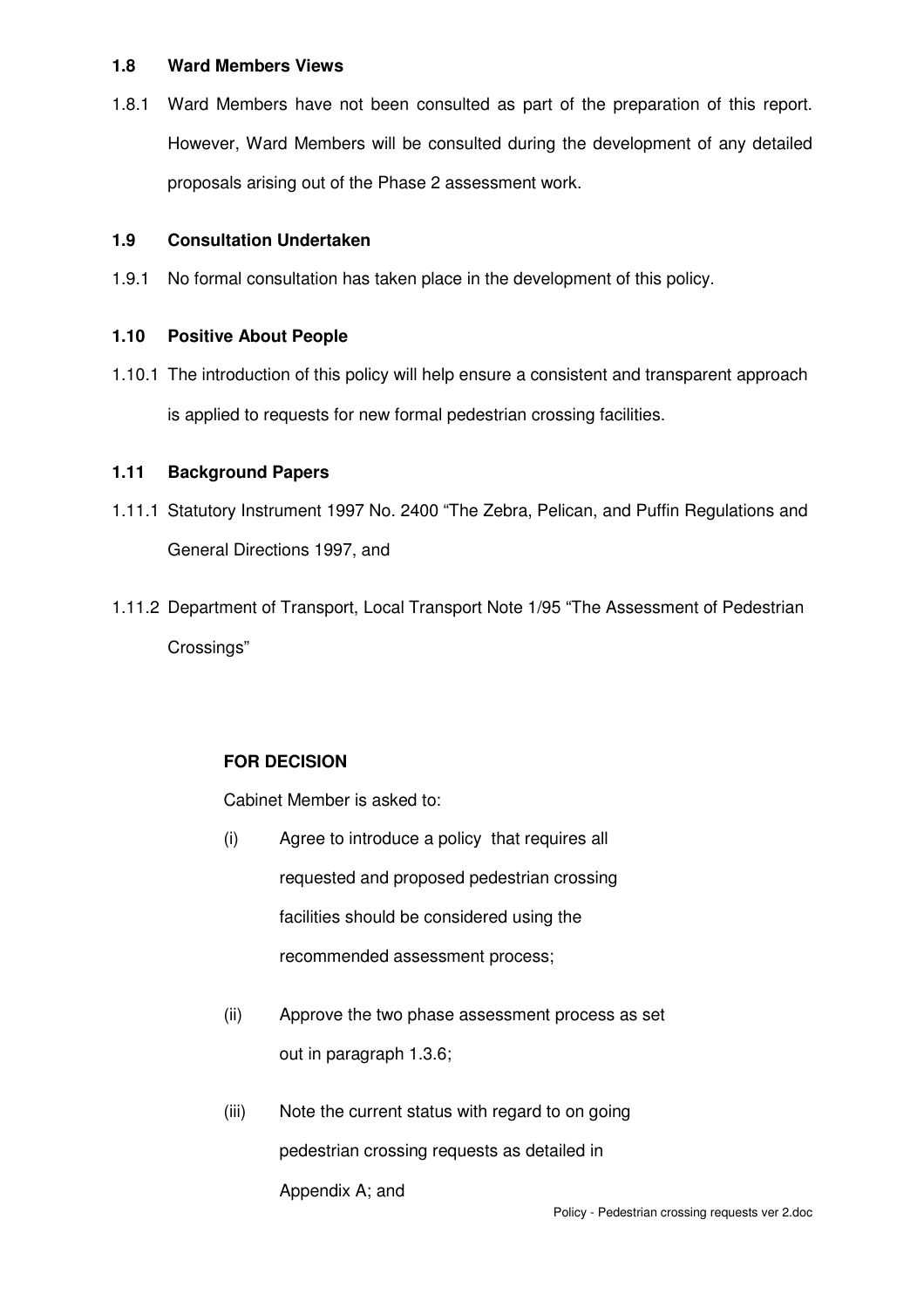(iv) Agree to receive an annual report to the December decision making session to monitor and review progress.

| <b>Report Author:</b>   | Paul Tovey                |
|-------------------------|---------------------------|
| Telephone:              | 0121 704 6479             |
| Email:                  | ptovey@solihull.gov.uk    |
|                         |                           |
| <b>Contact Officer:</b> | David Lechmere            |
| Telephone:              | 0121 704 6475             |
| Email:                  | dlechmere@solihull.gov.uk |
|                         |                           |

**Wards Affected:** All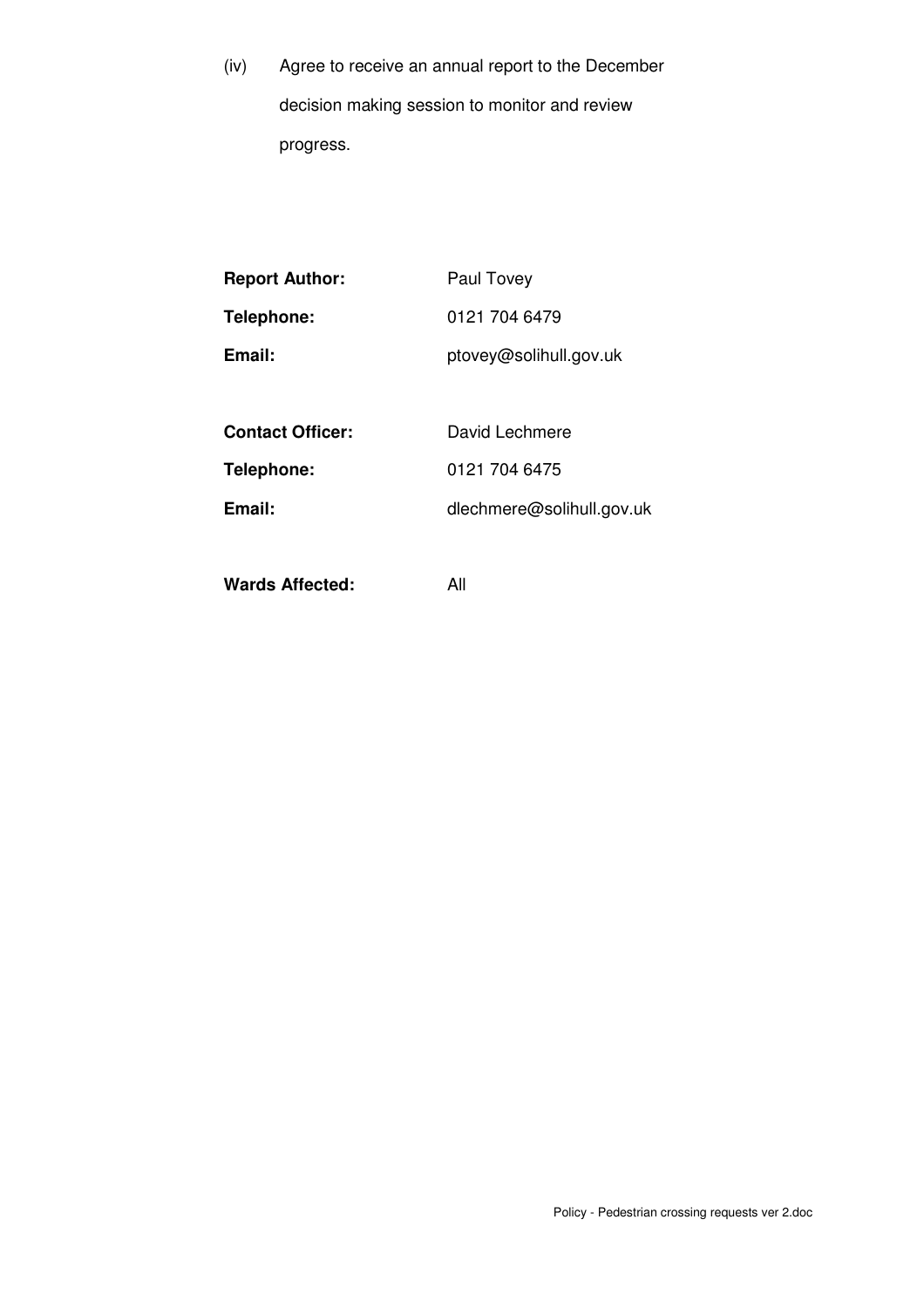| <b>DATE</b> | <b>REF</b><br>No. | <b>LOCATION</b>                                                          | <b>RECOMMENDATION</b>                                                                                                                                                                                                                                                                                                                                                         | <b>STATUS</b>                                                                                                                                           |
|-------------|-------------------|--------------------------------------------------------------------------|-------------------------------------------------------------------------------------------------------------------------------------------------------------------------------------------------------------------------------------------------------------------------------------------------------------------------------------------------------------------------------|---------------------------------------------------------------------------------------------------------------------------------------------------------|
|             |                   |                                                                          |                                                                                                                                                                                                                                                                                                                                                                               |                                                                                                                                                         |
| 28/03/01    | 5/01              | B4105 Station Road,<br>Balsall Common,                                   | Assessment recommends footway is extended<br>outside HSBC Bank on both sides, this would<br>provide a safe area for pedestrians to cross.                                                                                                                                                                                                                                     | <b>Outstanding</b> - Awaiting works to be<br>constructed as part of development<br>proposals.                                                           |
| 18/04/01    | 6/01              | <b>Ulleries Road, Lyndon</b>                                             | A low cost localised road narrowing scheme in<br>the vicinity of Hobs Moat Medical Centre to be<br>considered (build-outs to narrow carriageway to<br>6m with associated centre hatching).                                                                                                                                                                                    | <b>On-going</b> - Measures being introduced<br>as part of the Lyndon Safer Routes to<br>School Scheme. Project to be<br>completed by end of March 2011. |
| 28/02/02    | 8/02              | Monkspath Hall Road<br>(near junction with Widney<br>Lane), St. Alphege. | Critical factor in pedestrian safety is visibility for<br>pedestrians on east side of crossing, to vehicles<br>on the roundabout. Crossing difficulty occurs on<br>roundabout approach, which has been flared to<br>(10.5m<br>lanes<br>$\overline{\phantom{0}}$<br>road<br>width).<br>three<br>Recommended that a series of measures aimed<br>at improving existing crossing. | <b>Outstanding - awaiting development</b><br>of proposals and potential links with<br>other Safer Routes to Schools<br>initiatives                      |
| 12/09/08    | 9/05              | <b>Ulleries Road, Lyndon</b>                                             | Proposed pedestrian refuges. Scheme to be<br>included in the Lyndon Safer Routes to Schools<br>project                                                                                                                                                                                                                                                                        | <b>On-going</b> - Work to install pedestrian<br>facilities currently under construction to<br>be complete End of March 2011.                            |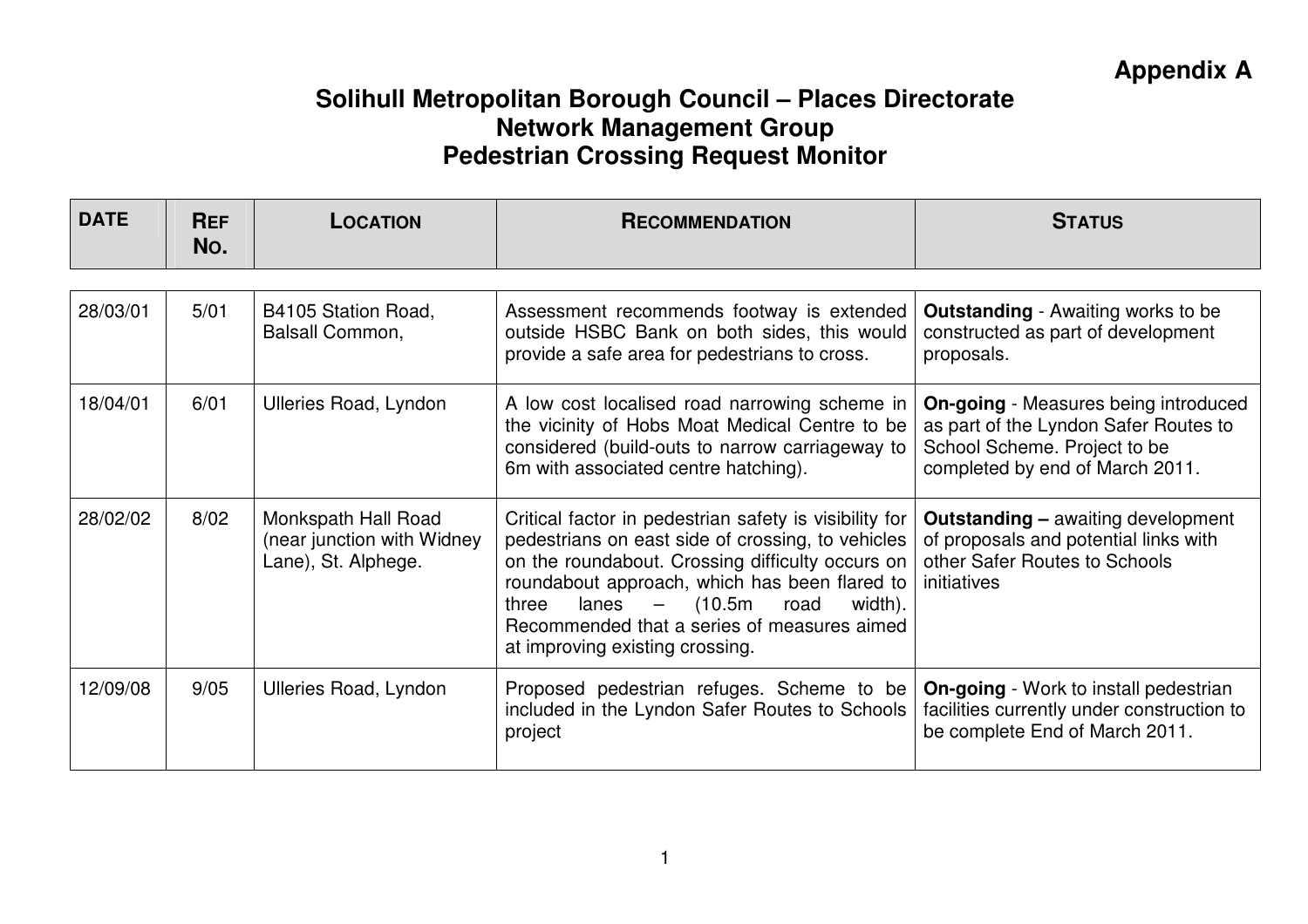| <b>DATE</b> | <b>REF</b><br>No. | LOCATION                                                       | <b>RECOMMENDATION</b>                                          | <b>STATUS</b>                                                                                                                                                                                           |
|-------------|-------------------|----------------------------------------------------------------|----------------------------------------------------------------|---------------------------------------------------------------------------------------------------------------------------------------------------------------------------------------------------------|
| 12/05/09    | 1/09              | <b>Bills Lane, Shirley West</b>                                | Traffic Calming measures proposed.                             | <b>Outstanding - Traffic calming scheme</b>                                                                                                                                                             |
|             |                   |                                                                |                                                                | delete from the 2010/11 works<br>programme due to objections from the<br>community. Further meeting with Ward<br>members could not identify an<br>alternative solution.                                 |
| 12/04/10    | 2/09              | Chester Road, near<br>Windward Way,<br>Smithswood.             | Provision of Guard Rail to existing site of Zebra<br>Crossing. | <b>Outstanding - Project to be reviewed</b><br>and considered as part of the adjacent<br>North Solihull Regeneration project and<br>waiting Safer Routes to Schools<br>applications.<br>Scheme on hold. |
| 12/04/10    | 3/09              | Cooks Lane, near Forth<br>Drive, Fordbridge and<br>Kingshurst. | Proposed raised Zebra crossing & subway infill.                | <b>LTP Programme</b> - Zebra crossing<br>scheme proposed for 2011/12 LTP<br>programme subject to funding being<br>made available.                                                                       |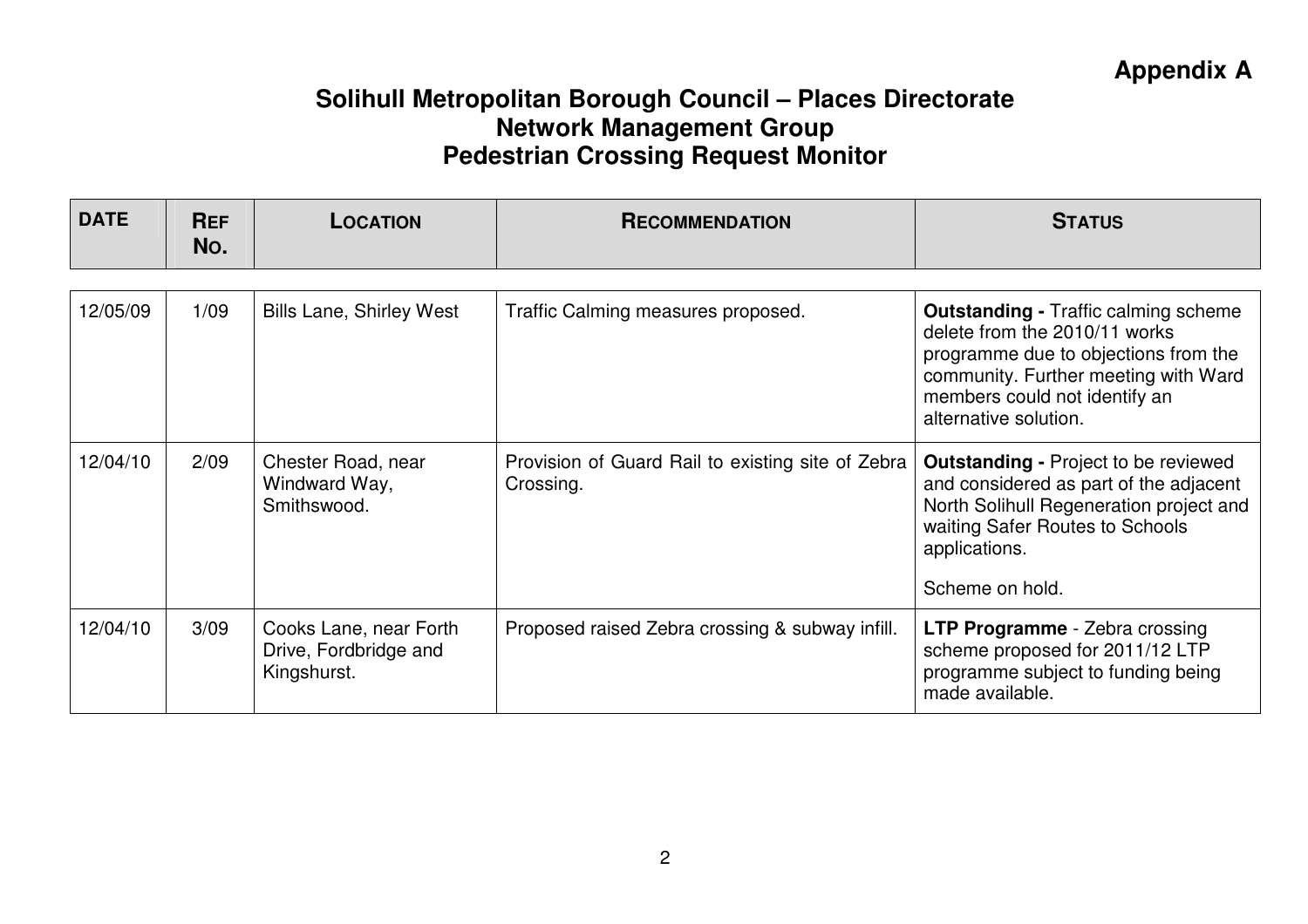| <b>DATE</b> | <b>REF</b><br>No. | <b>LOCATION</b>                             | <b>RECOMMENDATION</b>                         | <b>STATUS</b>                                                                                                                                                  |
|-------------|-------------------|---------------------------------------------|-----------------------------------------------|----------------------------------------------------------------------------------------------------------------------------------------------------------------|
| 3/09/09     | 4/09              | Cranmore Boulevard,<br><b>Shirley South</b> | Pedestrian refuge & traffic calming measures. | <b>On-going</b> – Consultation with local<br>community for possible Local Initiative<br>Funded project taking place. Report to<br>T & H Cabinet due June 2011. |
| 12/04/10    | 5/09              | Fen End Road West,<br>Knowle.               | Proposed raised zebra crossing.               | <b>LTP Programme</b> - Zebra crossing<br>scheme proposed for 2011/12 LTP<br>programme, subject to funding being<br>made available.                             |
| 12/05/09    | 6/09              | Haslucks Green Road,<br>Shirley West.       | Proposed raised zebra crossing.               | <b>LTP Programme</b> - Zebra crossing<br>scheme proposed for 2011/12 LTP<br>programme, subject to funding being<br>made available.                             |
| 12/05/09    | 7/09              | Hurst Lane North, Castle<br>Bromwich.       | Proposed raised zebra crossing.               | <b>LTP Programme</b> - Zebra crossing<br>scheme proposed for 2011/12 LTP<br>programme, subject to funding being<br>made available.                             |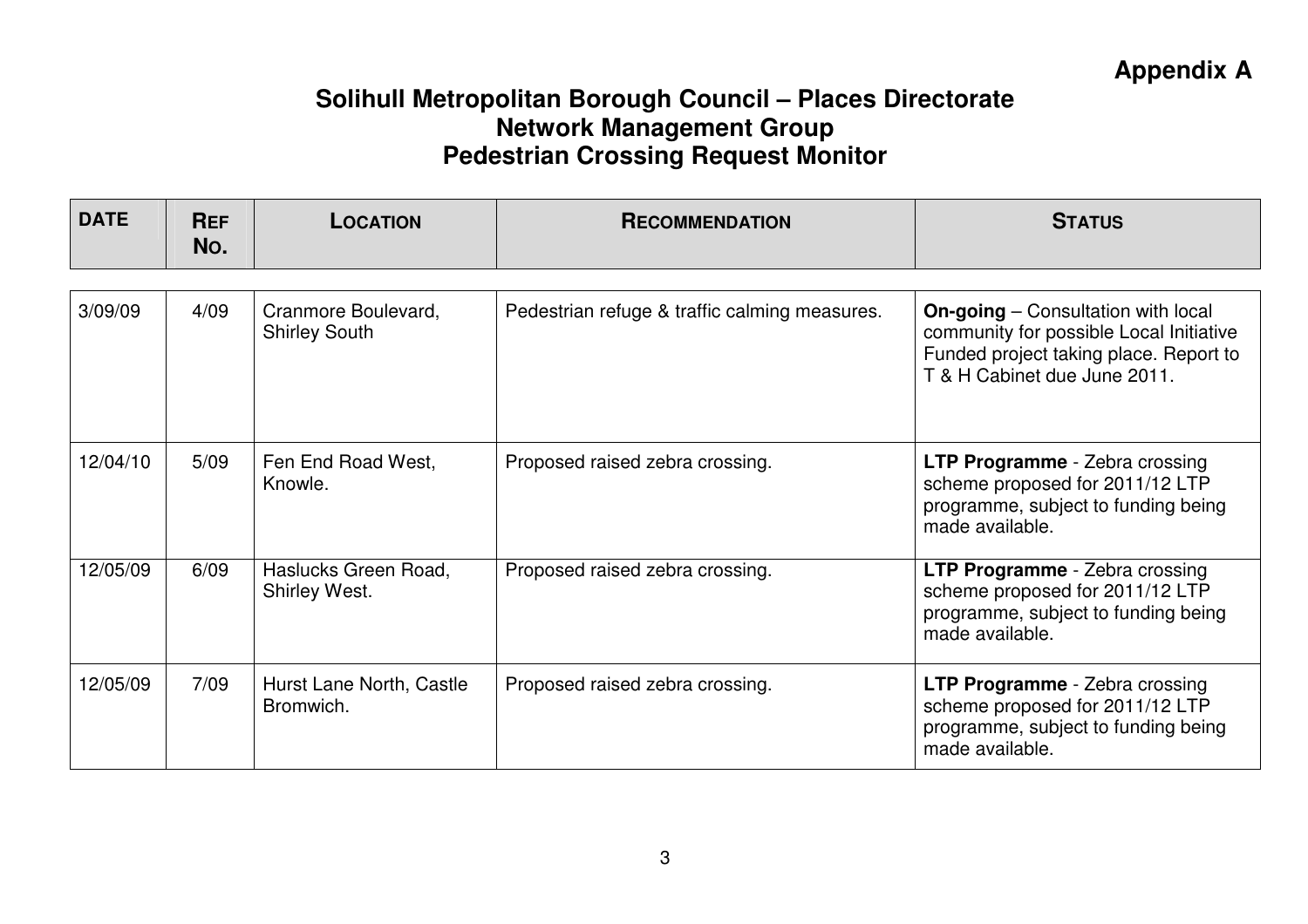| <b>DATE</b> | <b>REF</b><br>No. | <b>LOCATION</b>                                            | <b>RECOMMENDATION</b>                                                                         | <b>STATUS</b>                                                                                                                                                              |
|-------------|-------------------|------------------------------------------------------------|-----------------------------------------------------------------------------------------------|----------------------------------------------------------------------------------------------------------------------------------------------------------------------------|
| 12/05/09    | 8/09              | Meriden Road, (Berkswell)<br>Meriden.                      | Two options recommended:<br>(1). Signalised Pedestrian Crossing or<br>(2). Raised table & VAS | <b>Outstanding - Berkswell Parish</b><br>Council being consulted on options.<br><b>Berkswell Speed Action Group</b><br>proposals gateway features.                         |
| 2/06/10     | 9/09              | Moorend Avenue,<br><b>Chelmsley Wood</b>                   | Signalised (Toucan) crossing                                                                  | <b>On-going</b> - Toucan Crossing to be<br>installed in 2010/11.                                                                                                           |
| 2/06/10     | 10/09             | Old Lode Lane                                              | Pedestrian crossing & traffic calming measures                                                | <b>LTP Programme</b> - Traffic calming<br>scheme proposed for 2011/12.                                                                                                     |
| 12/05/09    | 12/09             | Windward Way,<br>Smithwood.                                | Detailed Assessment been commissioned. Final<br>report expected April 2011.                   | <b>On-going</b> – Awaiting out-come of<br>assessment and further consultation<br>being undertaken with Smithswood<br>College regarding possible traffic<br>calming scheme. |
| 06/03/09    | 14/09             | Moorend Avenue near<br>Cambridge Drive,<br>Chelmsley Wood. | Detailed Assessment been commissioned.                                                        | <b>On-going</b> – Awaiting out-come of<br>assessment.                                                                                                                      |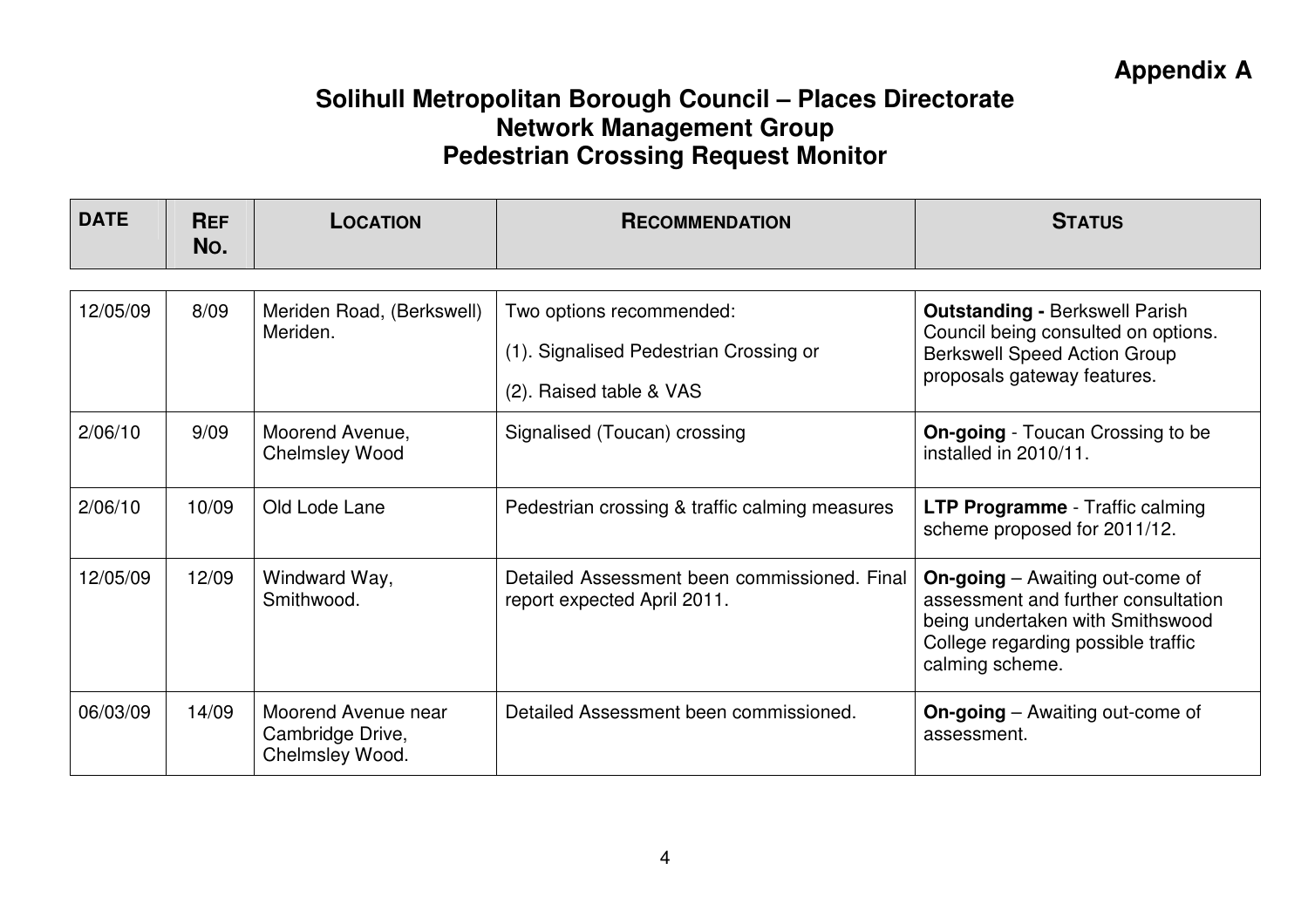| <b>DATE</b> | <b>REF</b><br>No. | <b>LOCATION</b>                                                             | <b>RECOMMENDATION</b>                                                                                                                                                                                                                    | <b>STATUS</b>                                                                                                    |
|-------------|-------------------|-----------------------------------------------------------------------------|------------------------------------------------------------------------------------------------------------------------------------------------------------------------------------------------------------------------------------------|------------------------------------------------------------------------------------------------------------------|
|             |                   |                                                                             |                                                                                                                                                                                                                                          |                                                                                                                  |
| 07/09/10    | 1/10              | <b>Chelmsley Wood Bus</b><br>Interchange,<br><b>Chelmsley Wood</b>          | Proposed introduction of Two Vehicle Actuated<br>Signs, additional 20mph repeater signs and<br>markings. Investigate widening of refuges,<br>coloured surfacing and the introduction of new<br>Loading & Unloading parking restrictions. | <b>On-going</b> – measures being installed<br>or investigated as part of the LTP<br>2010/11 works programme.     |
| 1/07/10     | 2/10              | Water Orton Road (Park<br>Hall School) Castle<br>Bromwich.                  | Detailed<br>Phase<br>$\overline{2}$<br>Assessment<br>been  <br>commissioned.                                                                                                                                                             | <b>On-going</b> – Awaiting out-come of<br>Phase 2 assessment.                                                    |
| 1/07/10     | 3/10              | <b>Chester Road near New</b><br>Road                                        | Phase<br>$\overline{2}$<br>Detailed<br>Assessment<br>been  <br>commissioned.                                                                                                                                                             | <b>On-going</b> – Awaiting out-come of<br>Phase 2 assessment.                                                    |
| 07/09/10    | 4/10              | Homer Road between<br>Princes Way roundabout &<br><b>Touchwood Entrance</b> | Un-controlled staggered crossing point on exit<br>from roundabout.                                                                                                                                                                       | Project Brief prepared. Design of<br>staggered un-controlled crossing point<br>in 2011/12 provisional programme. |
| 07/09/10    | 5/10              | Kenilworth Road, Knowle,<br>at junction with A41 High<br><b>Street</b>      | 2<br>Phase<br>Detailed<br>Assessment<br>been<br>commissioned.                                                                                                                                                                            | <b>On-going</b> – Awaiting out-come of<br>Phase 2 assessment.                                                    |
| 07/09/10    | 6/10              | <b>Aqueduct Road outside</b><br>Mill Lodge Primary School                   | 2<br>Phase<br>Detailed<br>Assessment<br>been  <br>commissioned.                                                                                                                                                                          | <b>On-going</b> – Awaiting out-come of<br>Phase 2 assessment.                                                    |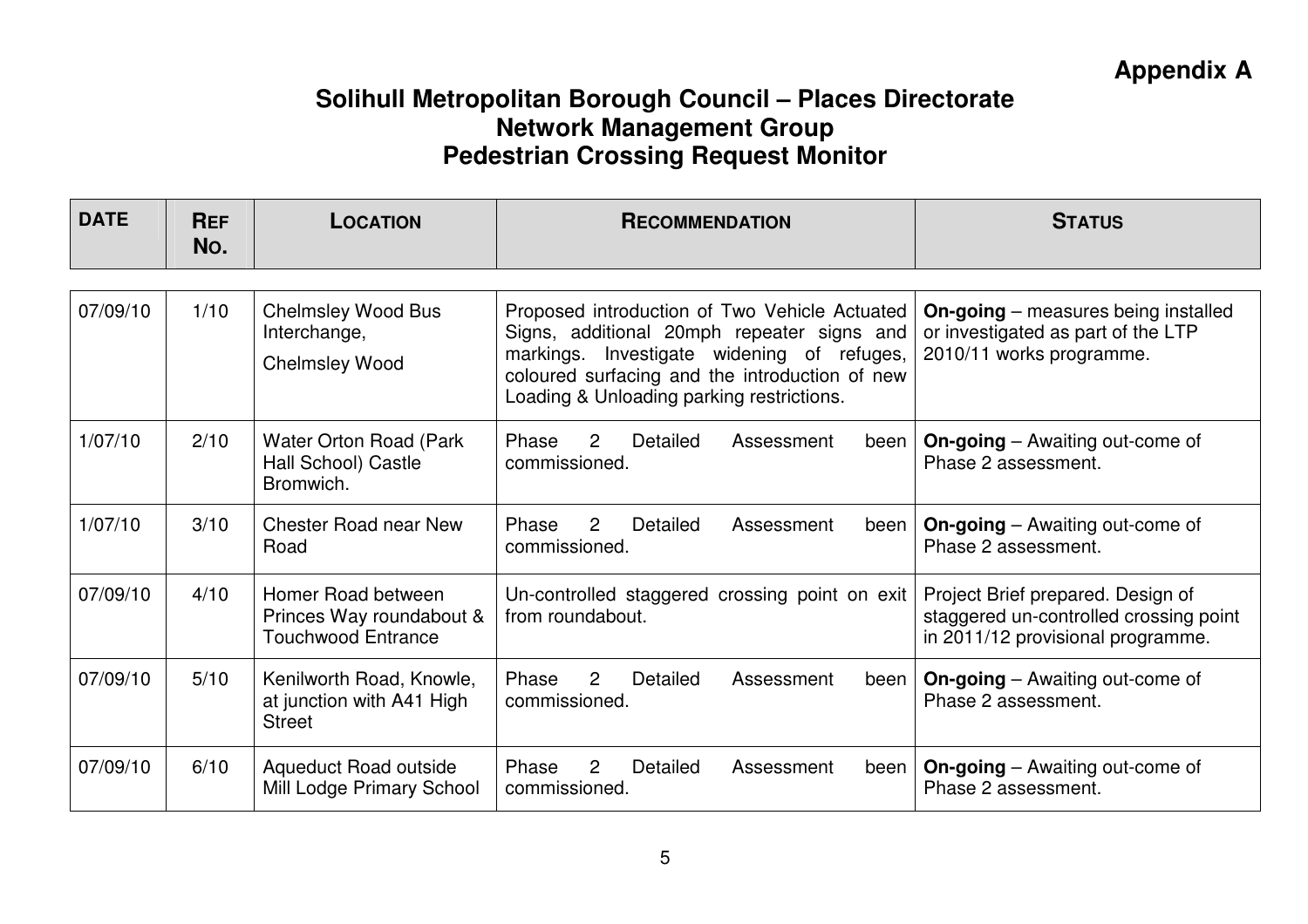| <b>DATE</b> | <b>REF</b><br>No. | LOCATION | <b>RECOMMENDATION</b> | <b>STATUS</b> |
|-------------|-------------------|----------|-----------------------|---------------|
|             |                   |          |                       |               |